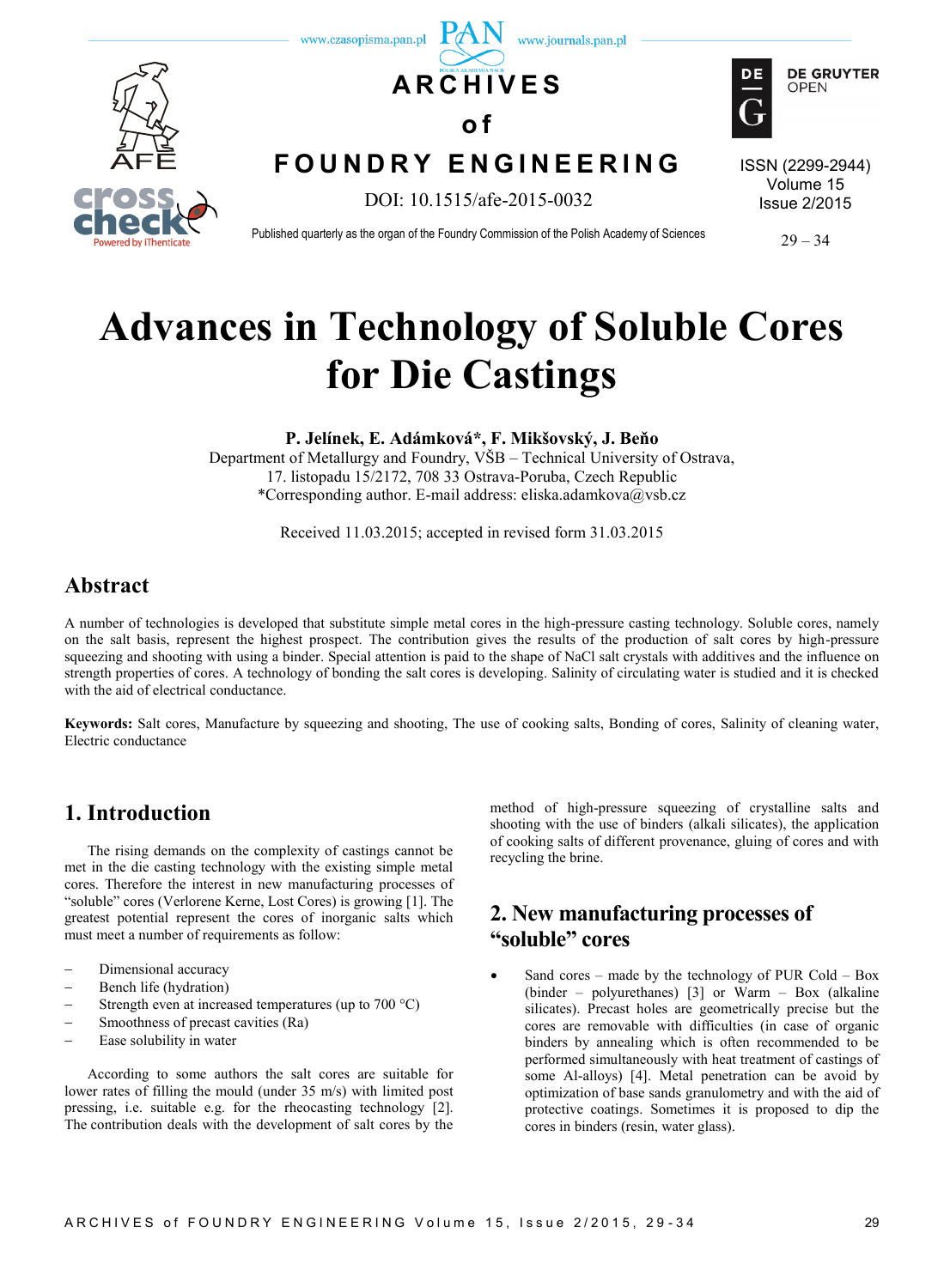www.czasopisma.pan.pl



- Cores of the plastics (polyoxymethylene) are made by machining the blocks. They are removed by combustion of cores residues.
- Cores of low melting metals, e.g. Zn-alloys (ZnAl4CU1) [2]. They are melted out by additional annealing of castings. The surface of holes is of high quality corresponding to the die casting process.
- Cores of inorganic salts:
	- Hollow cores combined with a metal pipe [5][6][7].
	- Full cores of crystalline salts or their melts [8].

The use of salt cores is already a longer time known with gravity or low-pressure casting processes (pistons of internal combustion engines) but for demanding high-pressure casting an intensive research is only realized [6, 8, 9, 10, 11, 12, 13, 14] in spite of a fact that the beginnings go back to the  $70<sup>th</sup>$ -80<sup>th</sup> years of the last century  $[15] [16]$ .

### **3. Salt cores**

They are developed basically in the manufacturing technology of salt cores. Each of them has its merits and shortcomings (tab. 1.).

| `able<br>ı |
|------------|
|------------|

|               | <b>High-pressure squeezing</b>                                                                                                                                                                                                                                                   | Shooting (binder alkali silicate)                                                                                                          | Casting of molten salts with post<br>pressing                                                                                                                                                     |
|---------------|----------------------------------------------------------------------------------------------------------------------------------------------------------------------------------------------------------------------------------------------------------------------------------|--------------------------------------------------------------------------------------------------------------------------------------------|---------------------------------------------------------------------------------------------------------------------------------------------------------------------------------------------------|
| Advantages    | - High cold and hot strength<br>- Minimum porosity $(2 - 6\%)$<br>- Simple manufacturing process<br>- No protection against penetration<br>is needed<br>- Cores can be machined<br>- Accuracy of precast holes<br>- Good solubility in water<br>- High resistance to rehydration | - Possibility of using the existing core<br>machines<br>- Manufacture of complex shapes<br>- Excellent solubility in water                 | - High cold and hot strengths<br>- Minimum surface porosity<br>- No surface protection is necessary<br>- High accuracy and smoothness of<br>precast holes                                         |
| Disadvantages | - Designed for simpler shapes<br>- Non-uniform degree of<br>compaction (one-way pressing)                                                                                                                                                                                        | - Lower strengths<br>- Higher hygroscopicity of cores<br>- High porosity $(30 - 35\%)$<br>- Worse surface quality<br>(protective coatings) | - Expensive special equipment and<br>demanding preparation<br>- Volume shrinkage during<br>solidification<br>- More difficult solubility (high<br>water consumption)<br>- High energy consumption |

#### **3.1. Salt cores manufactured by squeezing**

Our first experiments resulted from KCl and NaCl of chemical purity (p.a.). Although the physic-chemical properties of both salts don't differ substantially, the KCl in all parameters shows significantly higher cold and hot strengths (up to 650 °C) (tab. 2.) which is explained at first by different angularity and shape of grains [17] which is also confirmed by C. R. Loper [16] too.

| Table 2.<br>Bending strength of pressed cores (100 kN, 56 MPa) |                                        |                                |                               |                                                    |
|----------------------------------------------------------------|----------------------------------------|--------------------------------|-------------------------------|----------------------------------------------------|
|                                                                | <b>Holding</b> in<br>air 48 h<br>[MPa] |                                | Hot 650 $^{\circ}$ C<br>[MPa] | <b>Residual</b><br>strength<br>650 °C/1 h<br>[MPa] |
| KCl, p.a. $^{+)}$                                              | 7.53                                   |                                | > 8.9                         | 8.49                                               |
| NaCl <sub>2</sub> p.a.                                         | 3.63                                   |                                | 5.33                          | 2.55                                               |
| Angularity of salt grains:                                     |                                        | $KC^{\overline{1}}$<br>$NaCl+$ | $=$ SPHT 3<br>$=$ SPHT 3      | 0.778<br>0.906                                     |

Further growth of cold and hot strength was achieved by applying of **composite salts** resulting from an assumption that the additives of the  $ZrSiO_4$ ,  $Al_2O_3$ ,  $Fe_2O_3$  a  $SiO_2$  type of defined concentration and granulometry will interfere the long dislocation lines with particles of high heat resistance dispersed in the salt matrix (KCl, NaCl). Composite salts have brought as follows:

- The growth of cold and hot strengths (650  $\degree$ C) and namely the highest one with the  $\alpha - Al_2O_3$  additive. Primary bending strength exceeded 9 MPa which is approximately a triple of strength of the PUR Cold – Box cores [3].
- Residual strengths after the exposure of cores to 650 °C/1 h were by 10-20 % higher than primary strengths.
- With the growth of pressing forces (up to 200 kN) the porosity of cores was decreasing under 6 % (the cores are of a glassy, monolithic character), their strength is growing but the smoothness of precast holes too ( $Ra < 5 \mu m$ ). Mean diameter of pores kept around 0.0618 μm.
- Cores can be mechanically machined.
- With strengths of cores the high kinetics of dissolving in water doesn't decrease (20 °C).

Spontaneous destructions of cores caused by residual stress after high-pressure squeezing can be prevented by special thermal treatment and modifications of the pressing element. Contrary and volume pressing are tested (3D).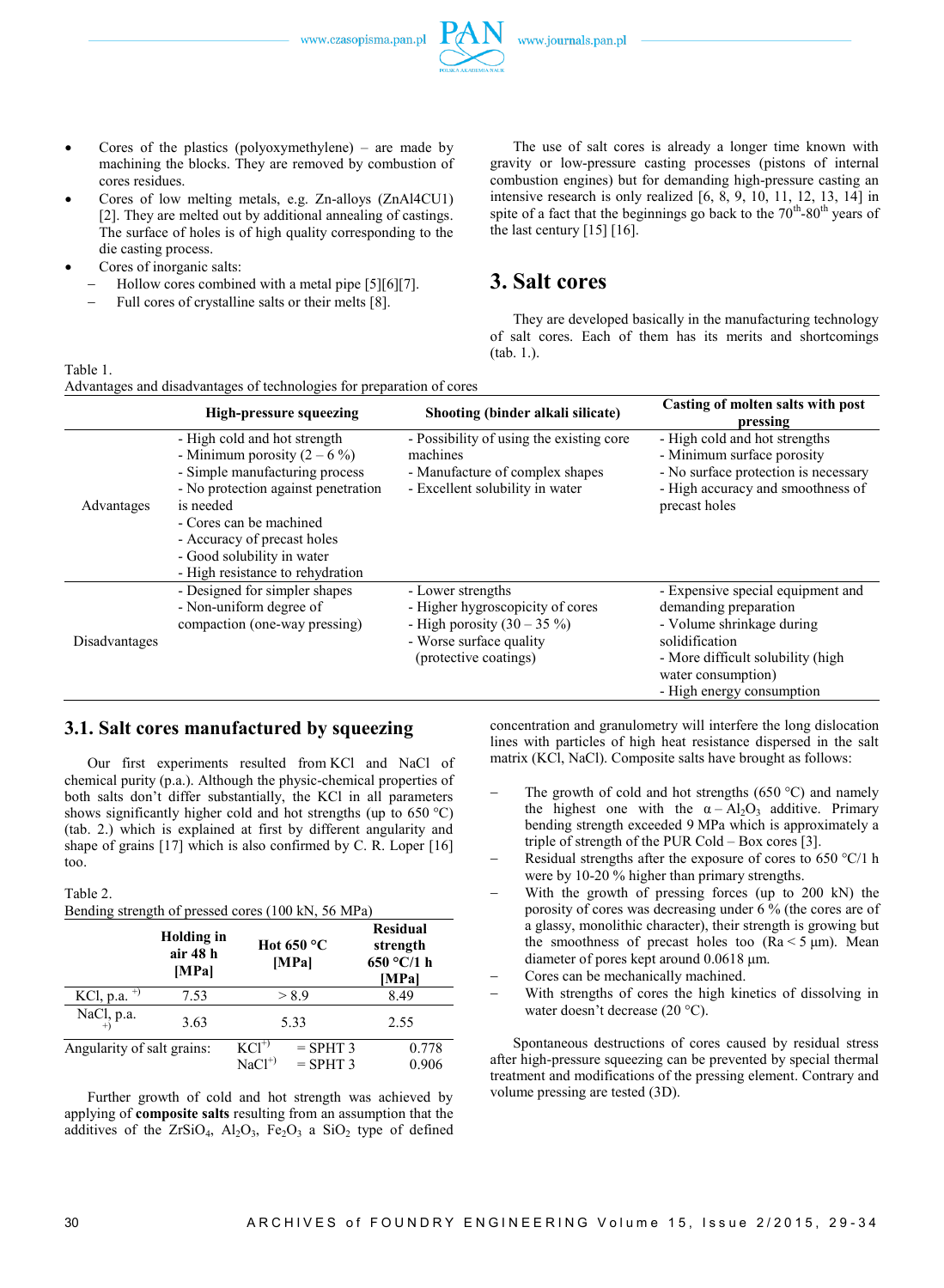www.czasopisma.pan.pl

#### **3.2. Salt cores manufactured by shooting**

They require the use of binders hardenable with the heat of core boxes or cold hardenable, e.g. with a gaseous medium (TEA – PUR Cold – Box). Our research was focused on environmental friendly inorganic binders (Na – silicates) [18] made by a direct production  $(M < 2.1)$  hardened by a dehydration process, the Warm – Box technology (up to 250 °C). After shooting the mixture the cores are hardened in a hot core box  $(7.5 - 8.0)$  bar, 190 °C). The achieved real porosity of cores ranged in the interval of 21.3 – 23.5 % (apparent porosity of  $35 - 45$  %) which correlated with bending strength of 1.5 – 3.5 MPa. It is ca ¼-½ of strength of cores squeezed from the mixture of the same composition. In this case the metal penetration must be avoided by a surface protection with the aid of alcohol-based protective coatings. Otherwise during storing this cores are also exposed to higher rehydration (fig. 1.).



Fig. 1. Comparison of hygroscopicity of squeezed and shot cores of the same composition (conditions RH  $35 - 58 \%$ ,  $T = 20.7 - 24.9$  °C)

Table 3.

Chemical composition of chosen cooking salts

In case of short-term storage the growth of weight is insignificant. During solution in water the cores behave in a similar way.

# **4. Application of cooking salt of different provenance for cores**

Five types of cooking salts (No  $1\div 5$ ) were chosen from the commercial offer and they were compared with a standard of NaCl, p.a. (No 6). Chemical composition (tab. 3.) can be evaluated from two points of view as follow:

- Health point of view
- Technological point of view

From the point of view of health the cooking salts contain health useful elements, iodine and fluorine, and namely in a form of compounds (KIO<sub>3</sub>, KI, NaF) in amounts  $15 - 58$  (max. 205) mg/kg. But for manufacture of salt cores the technological points of view are much more important, the parameters limiting their quality. In some salt kinds the additives preventing the grain sticking, so called "anticaking agents" are found. For this purpose the  $K_2CO_3$ , CaCO<sub>3</sub>, MgCO<sub>3</sub>, SiO<sub>2</sub>, K<sub>4</sub>[Fe(CN)<sub>6</sub>].3H<sub>2</sub>O additives are used. Especially the occurrence of carbonates is characteristic for Alpine salts. Anticaking additives adversely influence the manufacturing technology of salt cores, and namely both the highpressure squeezing and the shooting too. Gluing – binding properties are deteriorating (fig. 2.) and namely both by the recrystallization way (squeezing) and by binding between the salt grains and alkali silicate (shooting) too.

| Salt<br>sample | <u>ennear</u> composition or enosen cooming sants<br>Trade name |                   | <b>Additives</b>         | <b>Presence of</b><br>compounds |
|----------------|-----------------------------------------------------------------|-------------------|--------------------------|---------------------------------|
|                |                                                                 | F                 | max. $250$ mg/kg         | NaF                             |
|                | Edible rock salt with iodine and fluorine (finely ground)       |                   | $27\pm7$ mg/kg           | KIO <sub>3</sub>                |
| 2              | Edible rock salt with iodine (finely ground)                    |                   | $20-35$ mg/kg            | KI<br>KIO <sub>3</sub>          |
|                |                                                                 | <b>NaCl</b>       | 98.8%                    |                                 |
|                |                                                                 | CaCO <sub>3</sub> | min. $0.9\%$             | CaCO <sub>3</sub>               |
| 3              | Alpine salt with iodine (vacuum treated)                        | MgCO <sub>3</sub> | min. $0.2 \%$            | MgCO <sub>3</sub>               |
|                |                                                                 | KIO <sub>3</sub>  | $33-58$ mg/kg            | KIO <sub>3</sub>                |
|                |                                                                 |                   | $20-34$ mg/kg            |                                 |
|                | Alpine salt with fluorine and iodine (vacuum treated)           | <b>NaCl</b>       | 98.0%                    |                                 |
|                |                                                                 | CaCO <sub>3</sub> | min. $0.7\%$             | KIO <sub>3</sub>                |
| $\overline{4}$ |                                                                 | MgCO <sub>3</sub> | min. $0.1\%$             | CaCO <sub>3</sub>               |
|                |                                                                 | KIO <sub>3</sub>  | $33-58$ mg/kg            | MgCO <sub>3</sub>               |
|                |                                                                 |                   | $20-34$ mg/kg            | NaF                             |
|                |                                                                 |                   | max. $250 \text{ mg/kg}$ |                                 |
| 5              | Fine sea salt with iodine (evaporated from sea water)           |                   | $15-35$ mg/kg            | KIO <sub>3</sub>                |
|                | NaCl, p.a. (chemically pure)                                    | Fe                | max. 0.0003              |                                 |
| 6<br>Standard  |                                                                 | Heavy metals (Pb) | max. 0.0005 %            |                                 |
|                |                                                                 | SO <sub>4</sub>   | max. 0.005 %             |                                 |
|                |                                                                 | Ca                | max. $0.005 \%$          |                                 |
|                |                                                                 | Mg                | max. 0.002 %             |                                 |
|                |                                                                 |                   | max. 0.008 %             |                                 |
|                |                                                                 | Br                | max. 0.01 %              |                                 |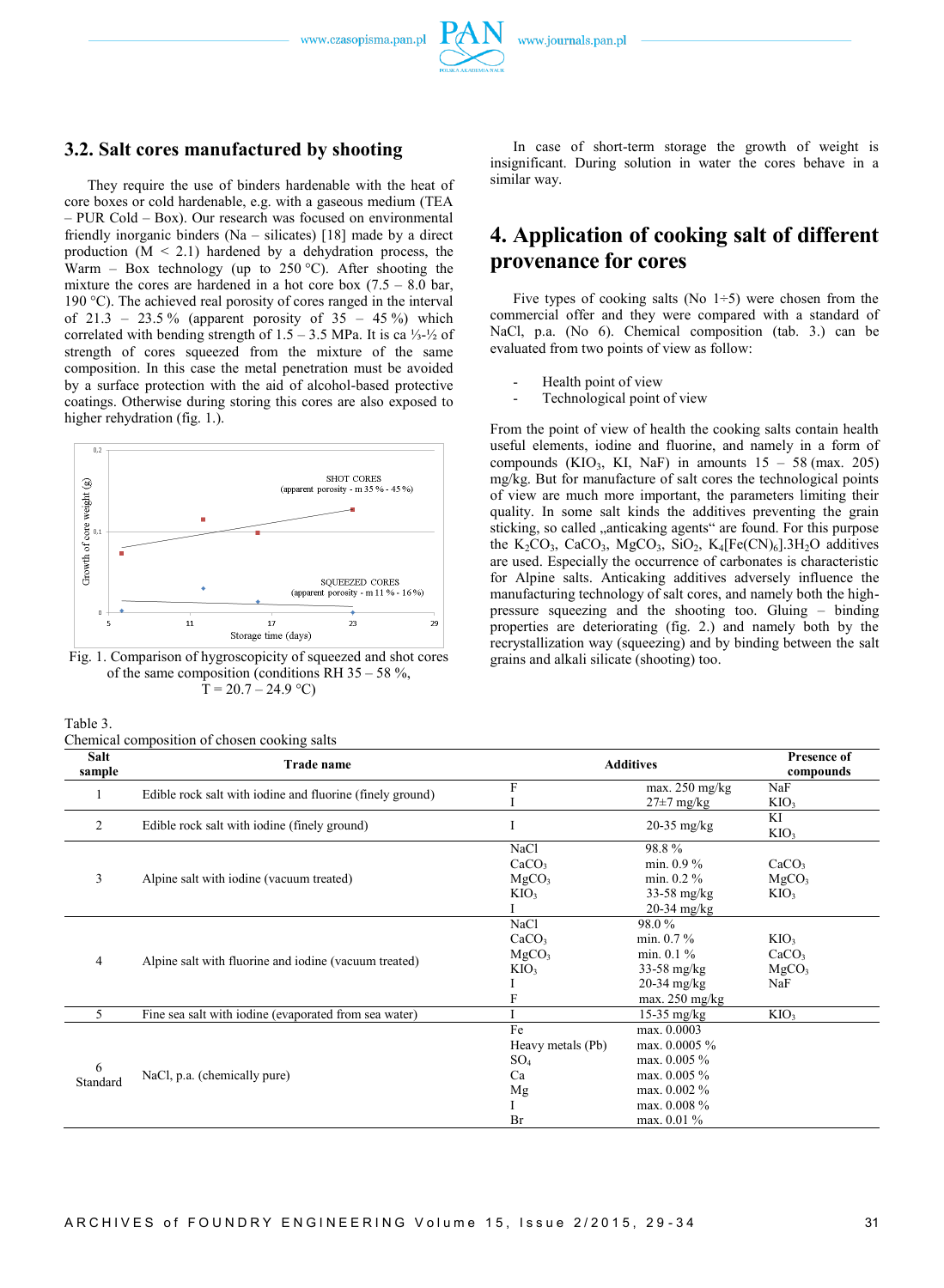www.czasopisma.pan.pl

www.journals.pan.pl



Fig. 2. Comparison of strengths of salt cores squeezed and shot from different kinds of cooking salts (mean value from 6 cores; the fraction  $0.063 \div 1.0$  mm; A = SQUEEZED CORES  $(104 MPa)$ ; B = SHOT CORES (the binder Na – SODIUM SILICATE, 7.5-8.0 bar)



Fig. 3. Shattered surface of crushed rock salts (samples Nos 1, 2) and EDX analysis of chemical composition



Fig. 4. Regular cubic grains of Alpine salts (samples Nos 3, 4) and EDX analysis confirming the presence of anticaking additives on the salt grain surface  $(MgCO<sub>3</sub>, CaCO<sub>3</sub>)$ 



Fig. 5. Dipyramidal regular shape of NaCl, p.a. – standard (sample No 6) and EDX analysis of chemical composition

In general, by squeezing the significantly higher strengths were achieved for all kinds of salts. The lowest strengths had the cores with cubic regular shape of grains  $($ "Alpine salt, Nos 3, 4 – recrystallized salts) (fig. 4.), while the highest strengths were achieved for crushed rock salts (Nos 1, 2) (fig. 3.) and sea salt (No 5). But this is not valid for the standard (NaCl, p.a., No 6). A "dipyramidal, regular" shape of grains gives high strengths both of squeezed and shot cores. This shape is closest to the globular shape of the quartz base sand what is an advantage both for shooting and squeezing (fig. 5.).

# **5. Gluing of salt cores**

In case of precast holes of complex shapes in castings the necessity of gluing the cores (salt – salt, salt – metal) can be assumed. Besides achieving the necessary strength of the bond even under elevated temperatures it is important to achieve the dimensional accuracy (to ensure the thickness of bonding) and to remove the glued joint during dissolving the salt cores. For this purpose 4 kinds of industrially produced glues and one own research product (VŠB – TUO) were proposed (tab. 4.).

#### Table 4.

Strength of core joints (shear strength) salt – salt

| Glue                                                                                                                  | Glued<br>surface<br>$[cm^2]$ | Strength<br>of the<br>sample<br>[N/cm <sup>2</sup> ] | Shear<br>strength<br>[N/cm <sup>2</sup> ] |
|-----------------------------------------------------------------------------------------------------------------------|------------------------------|------------------------------------------------------|-------------------------------------------|
| <b>FZ 50C</b><br>Heat resistant glue for                                                                              | 9.8                          | 25<br>30                                             | 63<br>76                                  |
| gluing of chamotte bricks<br>Górkal 50C                                                                               |                              |                                                      |                                           |
| Heat resistant glue – cement<br>for manufacture of concrete<br>of fire-resistant celluloses<br>Usable up to $1700 °C$ | 104                          | 40                                                   | 96                                        |
| H 2400 Usable up to                                                                                                   | 10.4                         | 43                                                   | 103                                       |
| 1060 °C<br>H 1000 Usable up to 760 $^{\circ}$ C                                                                       | 10.4                         | 44<br>40                                             | 105<br>97                                 |
| VŠB – TUO<br>A glue based on alkali<br>silicates                                                                      | 10.4                         | 34<br>38                                             | 67<br>81                                  |

Shear strength of the core joints salt – salt ranged within  $63 - 105$  N/cm<sup>2</sup> and salt – metal within  $160 - 232$  N/cm<sup>2</sup> (tab. 5).

#### Table 5. Strength of core joints (shear strength) metal – salt

| Glue      | Shear strength $[N/cm^2]$ |
|-----------|---------------------------|
|           | 216                       |
| Górkal 70 | 226                       |
|           | 232                       |
|           | 165                       |
| VŠB-TUO   | 183                       |
|           | 170                       |
| H 1000    | 167                       |
|           | 160                       |
|           | 164                       |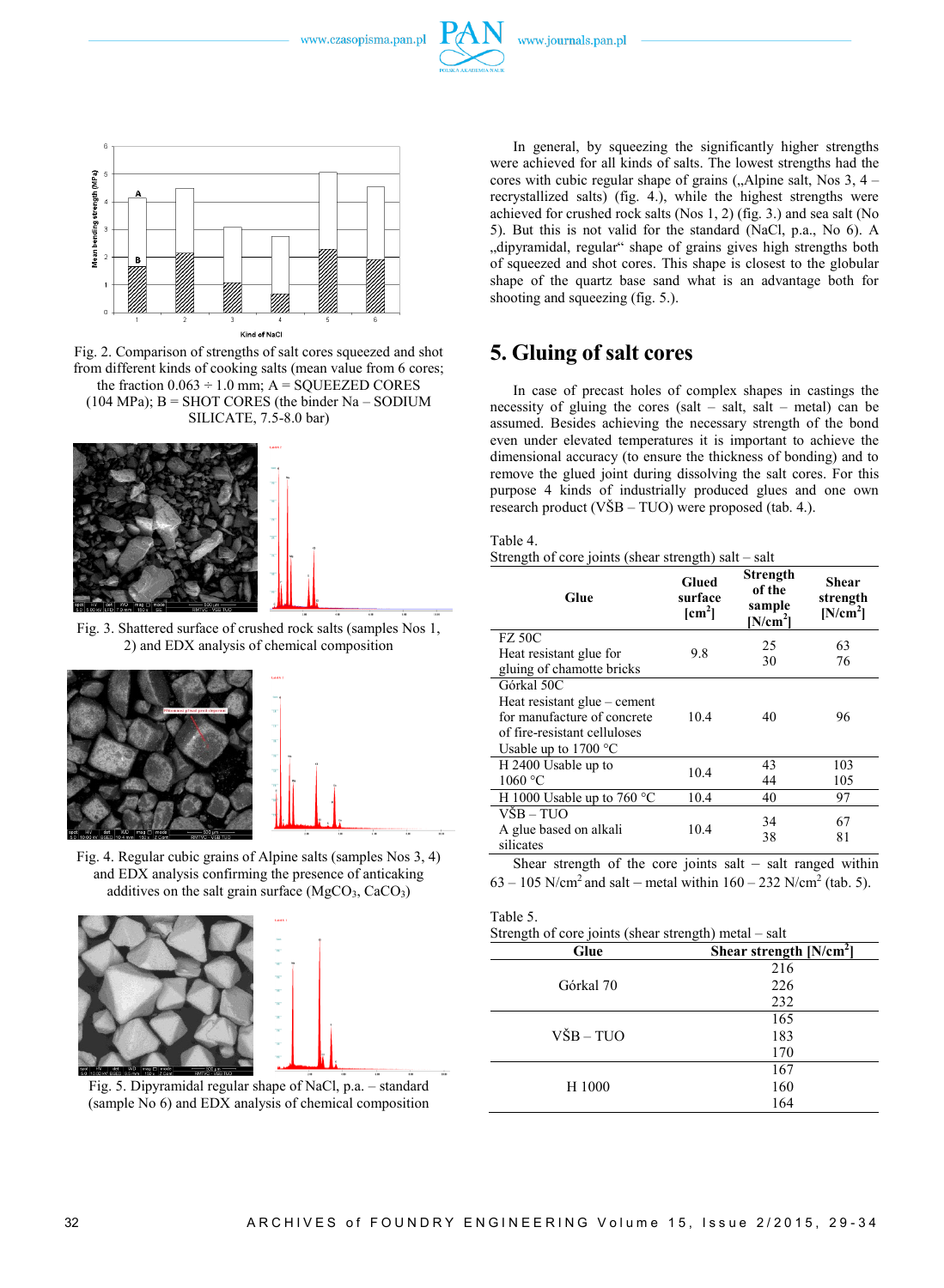

Strength can be further on increased by thermal treatment or by combining the glues, e.g. Górkal 70 and alkali silicate  $(M = 1.84)$ .

As shown by the casting tests the achieved strengths are sufficient even under elevated temperatures during casting (700 °C). Differences of individual glues have not been proved until the cores were dissolved. While the glue H 2400 during dissolution of cores in water remained quite maintained (fig. 6.), the adhesive of  $VSB - TUO$  was dissolved (fig. 7.). The tests have shown that gluing of salt cores even in combination with metal is real. Further development is focused on dimensional accuracy of glued cores and the use of protective coatings for "covering" the glued joints.



Fig. 6. H 2400 during dissolution of the glued core



Fig. 7. Test with the VŠB – TUO glue during dissolution of the glued core

# **6. Checking the state of concentration of salts in circulating wash water (kinetics of dissolution of cores, changes in electric conductance and pH of the system)**

For measuring the state of salt concentration in the waste brine the signalling of the change of **pH** and **electric conductance** of the system was used. The measurement was carried out on cylindrical shot cores of chemical composition: NaCl, cooking salt + NaCl dust + graphite + water glass. It was dissolved in water under temperature of  $19.5 \div 20.0$  °C and different NaCl concentration in wash water (standard – pure water; the amounts of 145 g and 240 g NaCl in water). The measurement was based on a consideration that during removing the cores with already used water the solubility will decrease (the growth of the brine concentration) which is also confirmed with results given below (fig. 8.).



Fig. 8. Comparison of dissolving the salt cores in two types of saturated solutions and in pure water

While in case of pure water the sample was dissolved for 9 minutes, with 145 g of NaCl present in the solution it was already 30 minutes and with amount of 240 g of NaCl the sample was dissolved for 54 minutes.

Fig. 9. shows a significant growth of electric conductance with the loss of weight of the salt core (growth of concentration of NaCl in pure water). On the contrary the pH value of the system increased from a neutral level to alkaline values (pH around 9) for a short time and with further enrichment of salts in water it wasn't further changed.



Fig. 9. Kinetics of dissolution of salt cores in dependence on pH and electric conductance

It turns out that the best criterion for the evaluation of reversal usability of wash water is **electric conductance**. Therefore for a specific chemical composition of the salt core a critical value of electric conductance can be determined which still allows the effective solubility of cores of the given composition. The methodology has a task to indicate a critical concentration of the brine still applicable in the closed circuit of wash water.